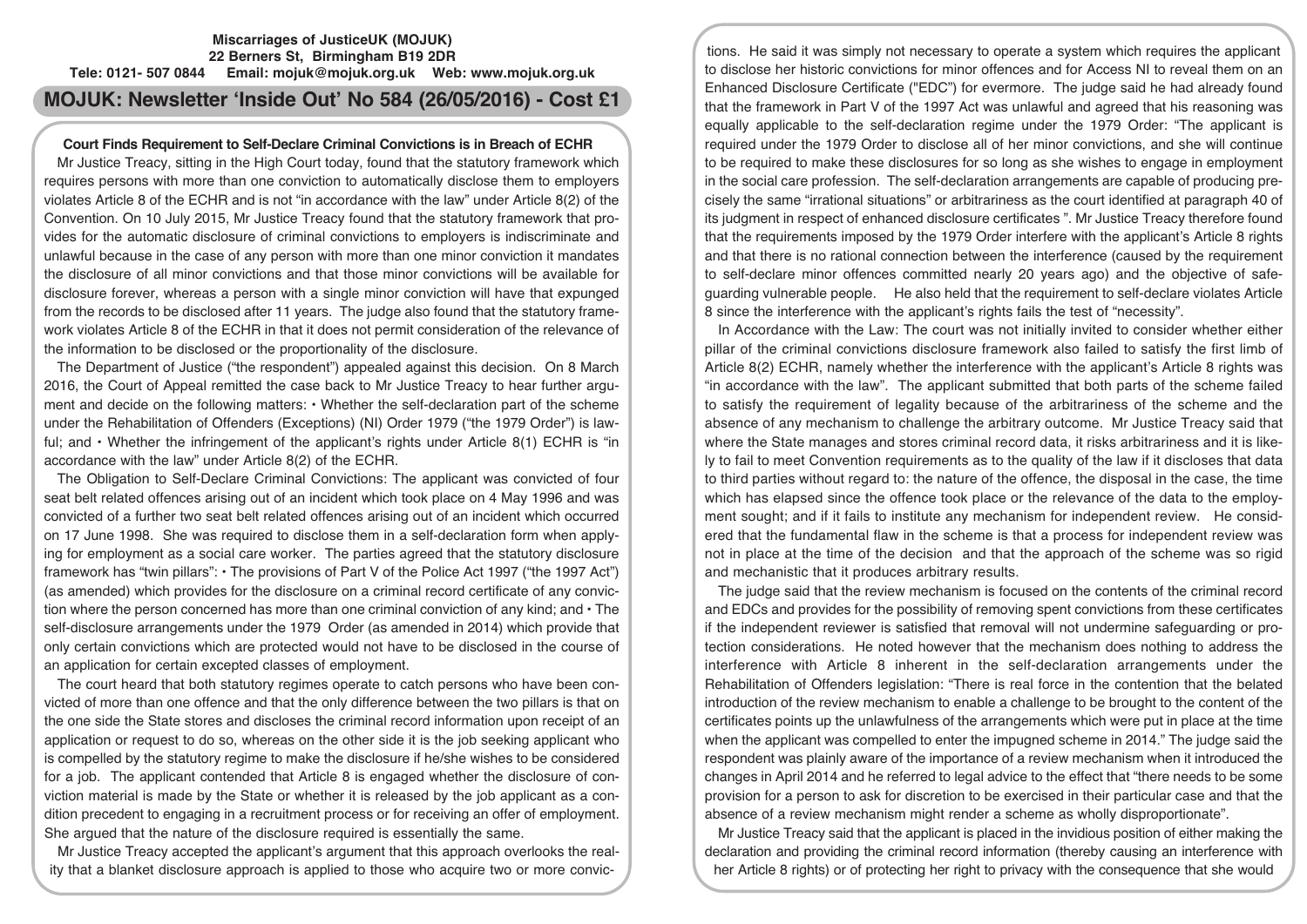in all likelihood have to walk away from the job application process. He said this state of affairs would continue indefinitely because the arrangements are not time limited as there is no cut off period for those with more than a single conviction. The judge accepted the submission that the arrangement under the 1979 Order is no less stringent and no less harmful for the fact that it is the citizen who is required to make the disclosure and not the State. He said it is the same private/personal data which is at stake and agreed that this aspect of the framework under the 1979 Order suffers from the same condition of "arbitrariness" which befalls Part V of the 1997 Act. Mr Justice Treacy concluded that the 1979 Order violates Article 8 ECHR since the interference with the applicant's rights fails the test of "necessity" under the second limb of Article 8(2) ECHR and that the 1979 Order and Part V of the 1997 Act each fail the requirement as to the quality of law under the first limb of Article 8(2) ECHR and, for this reason also, the applicant's rights under Article 8 ECHR have been violated. The Court of Appeal will reconvene to consider the respondent's appeal following the delivery of this judgment.

#### **JR of Decision To Exclude Murder of Caroline Moreland In "Stakeknife" Investigation**

Mr Justice Colton, sitting in the High Court today, granted leave to seek a judicial review of the Chief Constable's decision not to carry out an investigation into the murder of Caroline Moreland in the context of his investigation into the alleged activities of the agent known as "Stakeknife". The application was brought by Marc Moreland ("the applicant"), the son of Caroline Moreland who was abducted from her home in Belfast on 2 July 1994. Her body was discovered near Rosslea in County Fermanagh 15 days later. The applicant averred that she was abducted, interrogated, tortured and eventually shot by the IRA on the basis of an allegation that she had been working as an informer for the security services. He produced a transcript which it was claimed was taken from an audio recording of part of her interrogation in which she admitted passing on information to the security services about IRA activities. Caroline Moreland's death was investigated by the RUC but no person has to date been charged or prosecuted. The court was referred to an extensive body of material dating from 2003 onwards commenting on the activities of what has been referred to as "the IRA's internal security unit" and in particular the role played by a British agent allegedly known by the name "Stakeknife". It was alleged that he played a leading role in this unit and that he was permitted to continue his engagement with the IRA in order to enhance his position therein and to provide intelligence to the security forces. As a consequence it was alleged that he was directly involved in a series of murders including Caroline Moreland.

On 21 October 2015, the Director of Public Prosecutions announced that he has requested the Chief Constable to investigate a range of offences which relate to the activities of "Stakeknife". The investigations will seek to examine the full range of offences alleged to have been committed by the agent and any criminal activity that may have been carried out by security service personnel. The applicant issued judicial review proceedings challenging the Chief Constable's approach to the investigation, seeking an order compelling the PSNI to adopt a thematic or overarching approach to the investigation and to devote more resources. Mr Justice Colton said that the central issue in this case is whether or not the PSNI have a current legal obligation by reason of Article 2 of the ECHR to conduct a further investigation into the murder of Caroline Moreland. He held that, for the purposes of a leave application, there is an arguable case that Article 2 is engaged, that there is an arguable case that there is sufficient material to meet the evidential test, and that the PSNI is under an obligation to take further investigative measures.

The judge said it is important to recognise that he is only, at this stage, deciding the issue of whether he should grant leave to apply for judicial review. He said it is not the role of the court to become involved in the supervision of the investigation of a crime or to interfere with the operational decisions of an investigating authority without some clear breach of public law. He added that the court should also not impose a disproportionate burden on the investigating authority. Mr Justice Colton granted leave to the applicant to seek a judicial review of the Chief Constable's decision not to carry out an investigation into the murder of Caroline Moreland in the context of his investigation into the alleged activities of the agent known as "Stakeknife". The grounds upon which he granted leave are that it is arguable that the Chief Constable of the PSNI is under an obligation to carry out an Article 2 compliant investigation into the death of Caroline Moreland and that he has arguably acted unlawfully by reason of a failure to include an investigation into her death as part of the investigation into the activities of "Stakeknife"; the delay; the requirement to ensure an independent investigation; and a failure to involve the next of kin of the deceased to the extent necessary to safeguard their legitimate interests.

#### **Still Fighting the Complacency at the Heart of Our Justice System**

David Rose reviews Bob Woffinden's 'The Nicholas Cases: Miscarriages of justice used to be big news, and investigating them commanded big media budgets. In the 1980s, both Granada and Yorkshire television invested heavily in the issue, making films with high production values and months of research devoted to the cases they chose to examine.

In the nineties, both Channel 4 (Trial and Error) and BBC 1 (Rough Justice) had programme strands that covered nothing else. Print journalists – myself included – found newspaper editors keen and receptive to story ideas. Back in that glorious day, Bob Woffinden, then a freelance writer, was sought out by a large, mainstream publisher, Hodder & Stoughton, and secured an advance for his first book, which came out in 1987. Entitled simply Miscarriages of Justice, it presented both compelling narratives, on cases including the Guildford Four and the Birmingham Six, and cogent analysis on where the system was going wrong.

Perhaps we were all just too successful. In October 1989, in a special, hastily convened session of the Court of Appeal held at the Old Bailey, the old regime self-detonated. A stony-faced Lord Chief Justice Lane listened to prosecutor Roy Amlot QC explain that the shibboleths that had governed his entire working life, that police should be trusted and the confessions they secured were, almost invariably, genuine, were bogus. In fact, Amlot revealed, forensic analysis of the confessions to bombing public houses made by the Guildford Four had been fabricated: that in his unforgettable, unadorned words, 'the police must have lied.' That things had come to this point was largely the result of journalists who had been trying to demonstrate such things for years. In its wake came more high profile appeals, a Royal Commission on Criminal Justice, and the establishment of the Criminal Cases Review Commission – all desirable and positive things.

But along with all that came something  $else - a$  growing sense of complacency that British justice really was again the best in the world. Nowhere was that stronger than among the editors and programme commissioners who had once championed journalists such as Woffinden. Our courts, it was argued with increasing frequency, generally get it right first time, but when they don't, the system has the integrity to correct their verdicts. As a still-working investigative reporter, I know only too well how difficult it is to secure funding and support of the kind which used to be available. Reporting on miscarriages of justice has not gone away. But it's often carried out at the expense of those who still do this work, who when they embark on a case, can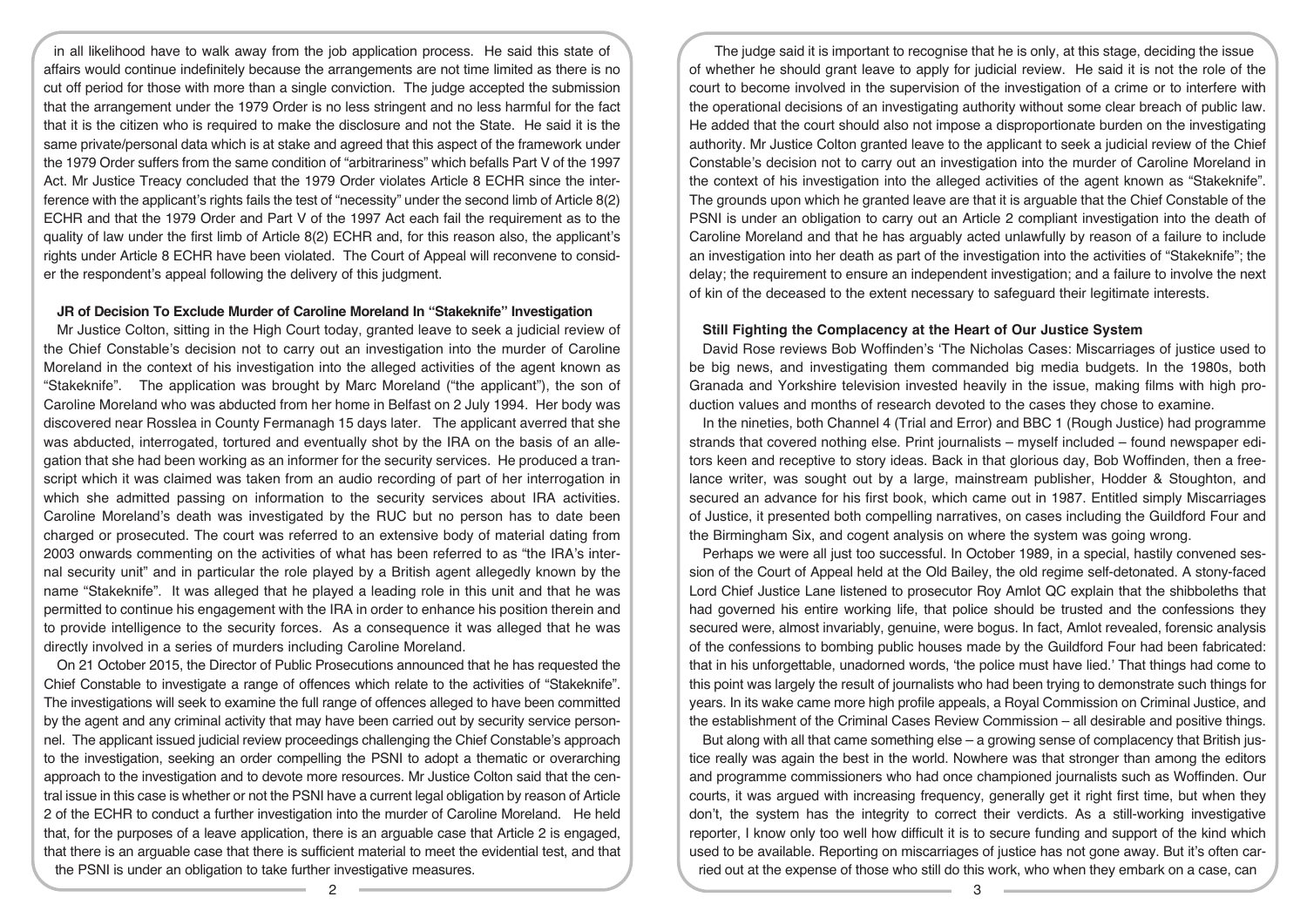have no great expectation of reward. If only that complacency were well-founded. As Woffinden shows in this new, essential book, nothing could be further from the truth, and if anything, in the wake of swingeing legal aid cuts, the situation is getting worse, not better. The principle of 'equality of arms' has been eroded to vanishing point. Bogus confessions have become far less prevalent, but in their wake have come convictions based on 'junk science' and media prejudice, in which juries have convicted on a basis just as flimsy as their predecessors four decades ago.

Meanwhile, the CCRC, gravely underfunded, weighed down by an ever increasing backlog, is simply unable to take up the slack. Woffinden argues it is also hampered by far too conservative an interpretation of its 'real possibility' test, which requires it to ask before making a referral to the Court of Appeal whether such a possibility exists of the verdict being quashed. He also says that in cases where the CCRC does refer, the court should simply grant an appeal after a formal ten minute hearing, and order a retrial.

The book's somewhat curious title refers to St Nicholas, aka Santa Claus, who partly owed his sanctification to saving three innocent men from execution in 330 AD. Most of its substance is, of course, more recent: accounts of ten cases, which saw people who were palpably not guilty or had deeply unfair trials imprisoned, most of them for life. Some are wellknown. One of the most heartbreaking concerns Gordon Park, convicted of killing his wife Carol after her body was found in Coniston Water in 1997, 21 years after she vanished. Woffinden shows that the evidence against him was exiguous, and manipulated both by the media and police. Shockingly – albeit very conveniently – all records of the missing persons inquiry that dealt with her disappearance in the 1970s had 'disappeared'. Sentenced to life, and then denied an appeal, Park eventually committed suicide.

Another is that of the music mogul Jonathan King, jailed as a paedophile in 2001. Here the Crown altered its case at a very late stage, arguing that his offences were committed on different dates from those originally claimed. Subsequently, through exhaustive research, King has been able to prove that on the 'new' dates, when he was supposedly abusing a teenage boy in London, he was in fact in America. In any rational system, this ought to constitute overwhelming evidence he was wrongfully convicted. Yet he too has not been granted an appeal, and his huge contributions to the history of pop music have been airbrushed from public memory.

Other cases Woffinden examines are equally dismal – and ought, in any fair-minded reader, to induce a sense of rage. There is, for example, Glyn Razzell, convicted of murdering his estranged wife – whom a highly credible witness who knew her well saw after she disappeared. Throughout, Woffinden lets the facts speak for themselves, and writes in a clear, calm and highly readable prose. There can be no more vivid indication of the crisis of complacency referred to above than the fact that he has had to finance these investigations himself, while the book is, essentially self-published. It deserves the widest possible readership and impact.

# P**fizer Acts to Stop Its Drugs Being Used in Lethal Injections** *BBC News*

It has emerged that the largest US pharmaceutical company, Pfizer, recently took steps to prevent its drugs being used in lethal injections. "We strongly object to the use of any of our products in the lethal injection process for capital punishment," the company said. It stressed that its products were meant to save the lives of patients. The move reportedly shuts off the last remaining open market source of drugs used in executions in the US. Lethal injection has long been the most common form of execution in the US. Traditionally states relied upon a

combination of drugs to put the inmate to sleep and restrict his breathing, leading to a cardiac arrest. A European Union ban on the export of such drugs in 2011 prompted American drug manufacturers to follow suit, leaving officials in search of new drug cocktails by which the lethal injection could be achieved. Two years ago an Oklahoma inmate - Clayton Lockett took 43 minutes to die after being administered an untested mixture of drugs.

The decision follows similar moves by more than 20 US and global drug-makers, according to a New York Times report. In a statement published on its website last month, Pfizer said seven of its drugs would only be sold to purchasers on condition that they would not resell them to correctional institutions. Pfizer said it offered the products because they saved or improved lives, and marketed them solely for use as indicated in the product labelling. "Pfizer makes its products solely to enhance and save the lives of the patients we serve," it said. "We are committed to ensuring that our products remain available and accessible to the medical professionals and patients who rely upon them every day." Human rights groups have long campaigned against using medicines for the purpose of capital punishment.

**Asylum Seeker Through 90 Eggs at the Home Office** Richard Spillett, MailOnline An illegal immigrant who hurled 90 eggs at the Home Office headquarters because they had refused to grant him asylum in UK will be allowed to stay here. A court heard. Feridon Rostami screamed 'f\*\*\*ing criminals' as he launched the barrage at the government office in Westminster in February this year. But despite being convicted of causing criminal damage and refusing to apologise for his actions, the 32-year-old is staying in Britain because Iran refuses to have him back. The Iranian's actions cost £405.37 to clean up from the side of the building after he was arrested at the scene on 2 February. A security guard reportedly ran for cover as Rostami carried out the protest with £7.29 worth of eggs bought from an off-licence in Shepherd's Bush. Prosecutor Les Rowley told Westminster Magistrates' Court: 'Mr Rostami has thrown 90 eggs at the building which we say is criminal damage because of the cleaning costs. He was aggravated by how the Home Office dealt with his asylum claim.' Rostami denied causing criminal damage and using threatening or abusive words and behaviour but was convicted after a trial. He insisted he had the right to protest at his treatment and thought the rain would wash the egg yokes off the building.

Kathleen Mulhern, defending, said: 'He's a man who feels highly aggrieved by his history at the Home Office, his choice of protest he believes was perfectly right in order to highlight his grievances.' Magistrates rejected Rostami's defence and handed him a 12-month conditional discharge and ordered him to pay £405.35 compensation to cover the cleaning costs. Chair of the bench Ronald Smith said: 'We have heard your own admissions that you did undertake the action alleged of throwing eggs. We don't consider your actions to be proportionate in the way that you protested so we find the criminal damage charge against you proved.' He continued: 'There is no dispute the language used took place. The offence is clearly made out in that the behaviour on that day did amount to threatening abusive or insulting words or behaviour.'

Rostami has been in legal limbo since coming to the UK illegally in 2005 claiming he was under threat of execution by the Iranian regime. The Iranian Kurd claims his father was killed there in 1991 and he says he is at risk of 'torture then murder' because he is a 'radical atheist' and part of a threatened ethnic group. Despite denying his asylum claim, the Home Office have been unable to deport Rostami because Iranian authorities refuse to take him without documents to prove his nationality. Rostami has previously been detained for refusing to cooperate with the documentation process, but in August 2009 Mr Justice David Foskett ruled he should be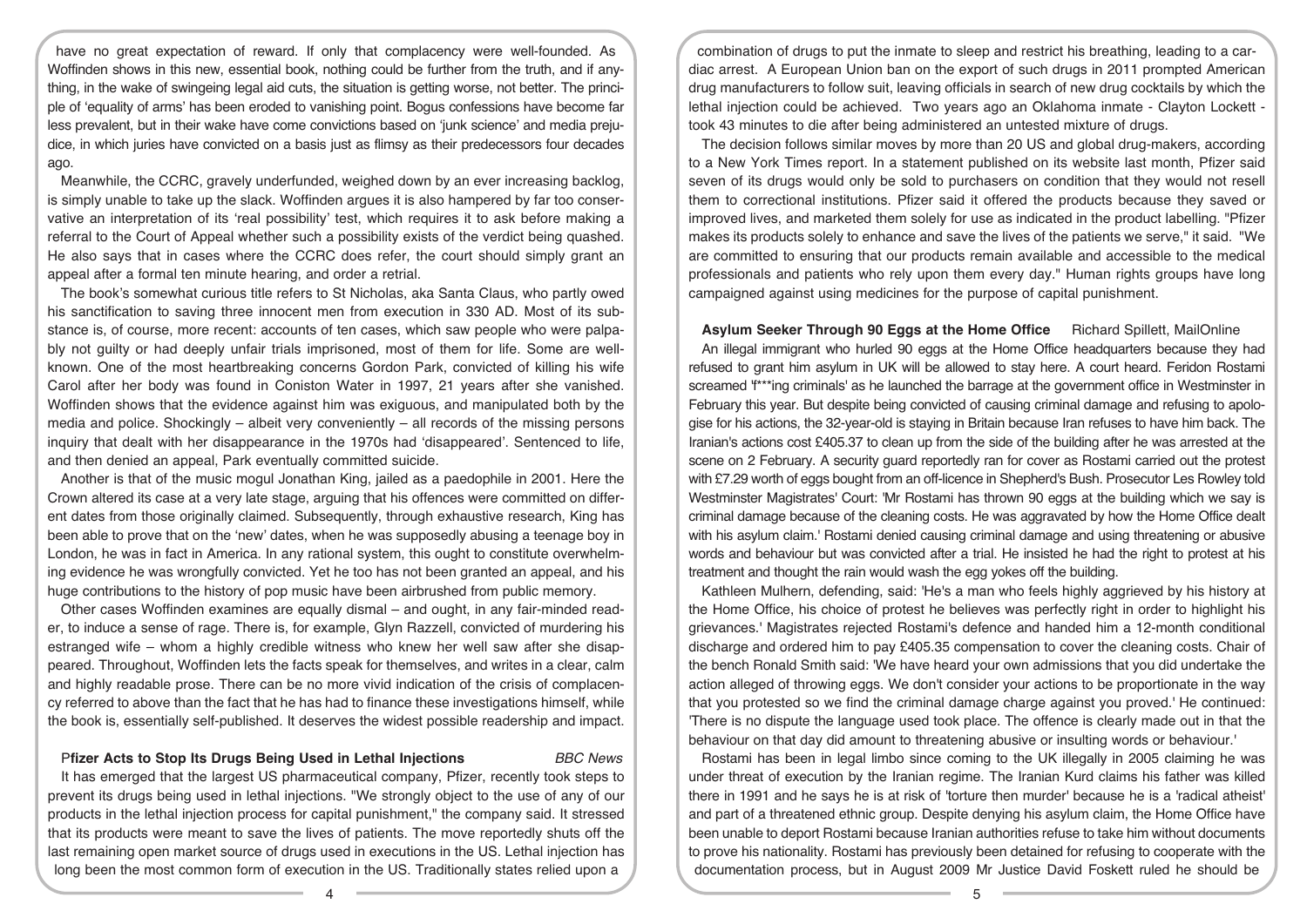released while there is no prospect of sending him back to Iran. The court heard he now gets by with a weekly £35 voucher from the Home Office that he can use in Tesco or Sainsbury's.

Speaking after his conviction, Rostami said he respected the magistrates' decision but remains frustrated with the handling of his asylum claim. 'If I go to Iran I will be tortured then murdered, I'm a radical atheist, I'm an advocate of atheism, a student of Richard Dawkins and Christopher Hitchens as well,' said Mr Rostami. 'I'm an Iranian Kurd as well so we always have problems with the regime but the main reason is the Iranian foreign policy which I have always disagreed with, particularly their attitude towards the state of Israel, their misogynist views, their treatment of women, and their disregard and neglect of the disabled.' Rostami, of Hayes, west London, must pay the compensation within four months.

# **CPS Remind Police the Dead Cannot be Prosecuted** *Rachael Pells, Independent*

Chief constables have had to be reminded that the dead cannot be charged with criminal offences, after the Crown Prosecution Service complained of receiving a number of requests regarding dead suspects. CPS director Alison Saunders had to issue the notice to senior police officers to stop them from presenting CPS lawyers with endless files of evidence on dead suspects. In a directive published on the CPS website, Ms Saunders said: "Since deceased persons cannot be prosecuted, the CPS will not make a charging decision in respect of a suspect who is deceased. This applies in all cases where the suspect is deceased, including cases in which the police made a referral to the CPS for a charging decision prior to the suspect's death. The CPS will also not make hypothetical charging decisions." The advisory comes as prosecutors and police deal with a huge increase in investigations into past child abuse cases, including disclosures about Jimmy Savile. Prosecutors anticipate the number of historical cases being presented to continue to rise as the Goddard inquiry into institutional child abuse begins its public hearings into alleged cover-ups in Lambeth, the Catholic church, the Church of England and Westminster. Operation Hydrant, the primary national investigation into "non-recent" child sexual abuse, which is liaising with the Goddard inquiry, has more than 2,228 investigations on its database, including investigations into 302 people of public prominence. The suspects involved include 286 dead people.

Last month the former head of Britain's police chiefs called for less money to be spent on historical child abuse cases and more attention given to current cases. Sir Hugh Orde said resourcing a historical investigation over current day cases was a "back to front" way of using limited resources. The CPS said in its new advice that police may want to continue an investigation if a suspect dies during their inquiry, because living suspects could be linked to the dead person. However, Ms Saunders said, lawyers would not be giving hypothetical advice on whether the deceased could have been charged. "When advising on or making charging decisions in such cases, the CPS may need to consider the role played by the deceased suspect, and the evidence against that suspect," the guidance said. "Although the CPS may undertake a detailed review of the evidence against the deceased in these circumstances, it will not make a charging decision in respect of the deceased."

# **A Dead Loss!**

Munich police have suggested alcohol might have been involved in the case of a 24-year-old funeral worker who lost a hearse with a body inside. The man stopped for lunch in Munich while transporting a woman's body from Italy to Poland, but couldn't find the vehicle again afterwards. He told police he had parked it "somewhere near the main railway station". It later turned up, unharmed, on the other side of town. There was nothing to suggest it was stolen or moved. Local police, hinting that he had too many

drinks with lunch, said: "He wasn't very helpful and we think that alcohol may have come into play." **Use of Force Should be a Last Resort In Jails, Says Ombudsman**

Staff face enormous challenges in keeping order and control in prisons, and the use of force must always be an option, but it should be a measure of last resort, said Prisons and Probation Ombudsman (PPO) Nigel Newcomen. Today he published a bulletin on further lessons that can be learned from investigations into complaints about the use of forcePrison Service policy on the use of force is set out in Prison Service Order (PSO) 1600 which says that "the use of force is justified and therefore lawful, only if: it is reasonable in the circumstances, it is necessary, no more force than necessary is used and it is proportionate to the seriousness of the circumstances." PSO 1600 makes clear that the type of harm the member of staff is trying to prevent should be considered. This may cover risk to life or limb, risk to property or risk to the good order of the establishment.

The PSO also states that staff should always try to prevent a conflict where possible and that control and restraint (C&R) "must only be used as a last resort after all other means of de-escalating the incident, not involving the use of force, have been repeatedly tried and failed." A previous bulletin on this subject, published in 2014, highlighted learning for prisons from investigations into complaints about the use of force. Additional lessons have been identified from more recent investigations. A number of these cases involved 'planned removals' where a decision has been taken to move a prisoner from their cell to another location and a C&R team of three staff wearing helmets and carrying a shield are assembled to carry out the removal.

The report found that: • in a number of cases, there had been no attempts to de-escalate the situation once the C&R team has arrived at the cell; • in some cases the team were told at a briefing that they should only give the prisoner "one more chance" to comply and then use force, which pre-disposed the team to use force; • there were some occasions where the Supervising Officer deferred to the lead ("Number One") officer rather than taking a supervisory role throughout the incident;  $\cdot$  sometimes officers find it difficult when prisoners blatantly disregard their orders and may use one-on-one force rather than alternative disciplinary methods; • some prisoners don't get a proper healthcare examination immediately after an incident involving force, because they are too worked up; and • in some cases there have been suspicious similarities of language in Use of Force statements provided by different officers.

The lessons from the bulletin are that:  $\cdot$  the arrival of the C&R team in a planned removal should be treated as a new situation; • briefings prior to a planned removal should cover the likely risks rather than being prescriptive about when force should be used; • the roles of the Supervising Officer and the Number One Officer in the C&R team are different; • a one-onone use of force is very risky and should be used only if there is immediate risk to life or limb; • a brief view by a nurse through the hatch of a cell door will not meet the requirement for a prisoner to be examined by a healthcare practitioner following a use of force; and • staff must write their Annex A Use of Force statements independently.

Nigel Newcomen said: "In some ways it is reassuring that there are relatively few complaints to my office about alleged physical abuse of detainees by custodial staff. In 2014- 15, of 2,303 complaints eligible for investigation, only 50 involved such allegations. They are, however, among the most serious and important complaints that I receive as they go to the heart of the humanity and legitimacy of the prison system.

Ensuring independent investigations into allegations of physical abuse is, therefore,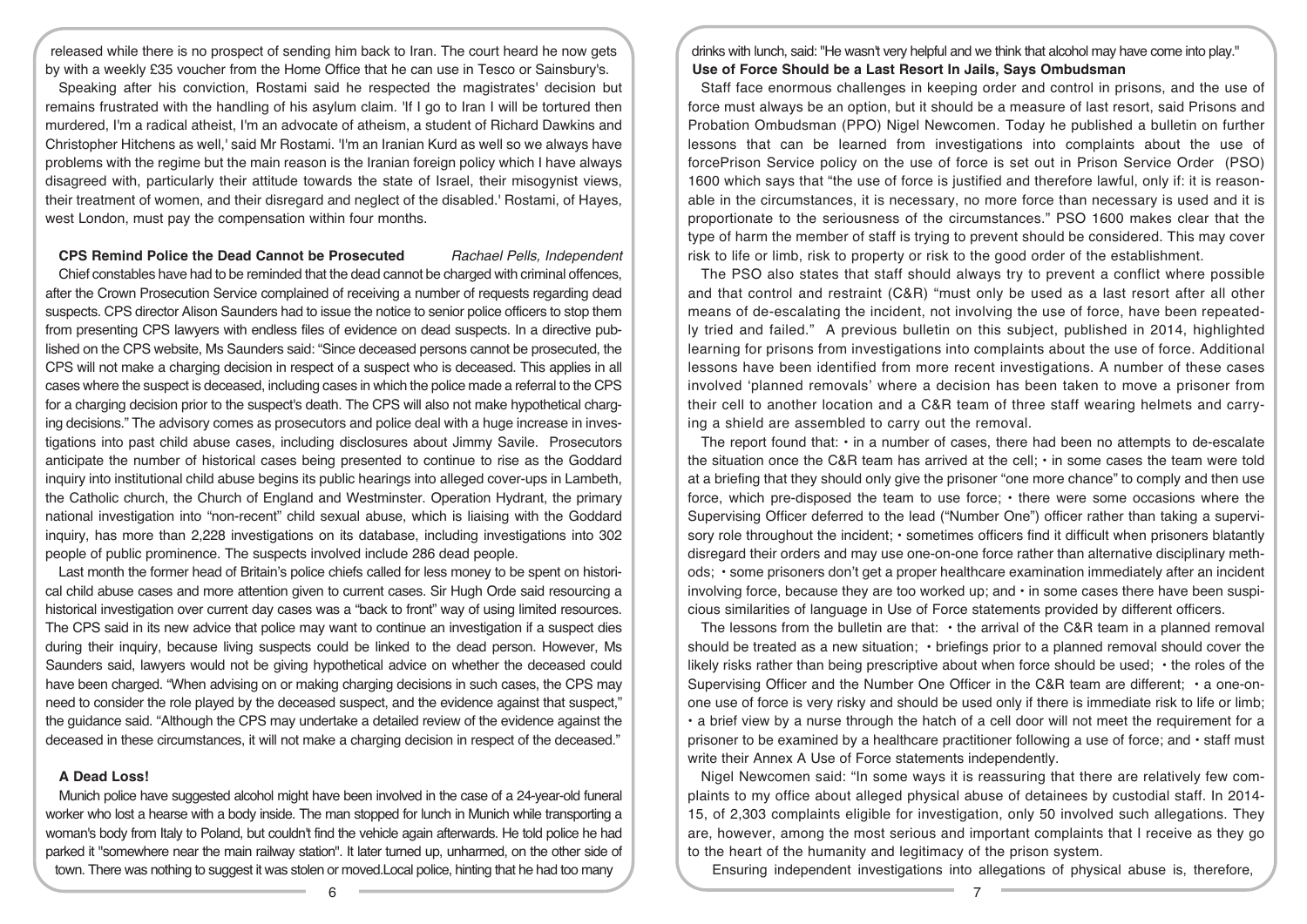essential to maintaining safety and giving assurance of the proper treatment of those in custody. My investigations also ensure that staff are held to account for misbehaviour and I have had to recommend disciplinary action on a number of occasions. Equally, in other cases, my investigations have provided assurance that use of force by staff was appropriate and their behaviour exemplary in difficult circumstances. Prisons can be violent places and recorded levels of prisoner-on-prisoner and prisoner-on-staff assaults are at an all time high. Staff face enormous challenges in keeping order, so use of force must always be an option. However, it is only lawful if it is reasonable, necessary and proportionate. Use of force should always be a measure of last resort."

# **G4S Paid For Its Failure To Protect Children - Now The Youth Justice Board Should Go**

Eric Allison and Simon Hattenstone, Guardian: On the 12th May Government report tore a strip off G4S, the world's biggest security firm. It was commissioned by the Ministry of Justice, following investigations earlier this year by Panorama and the Guardian exposed shocking abuses at a children's prison run by the company. It was no surprise that G4S stood condemned for the manner in which it has run its secure training centres in Britain, but what went almost unnoticed was that the report was equally scathing about the Youth Justice Board – the government body that exists specifically to ensure the safekeeping of our children in youth custody. In January, Panorama secretly filmed staff physically abusing children at Medway secure training centre, Kent, and boasting of using inappropriate techniques to restrain young people. Staff also bragged that they deliberately falsified records of violent incidents to ensure G4S was not fined for losing control.

Then, on 26 February, the Guardian revealed that the same kind of abuses had been alleged as far back as 2003, and that a whistleblower had written to all the relevant authorities – including the YJB – and nothing had been done. The Guardian also interviewed two former inmates of Medway: Roni Moss was left locked in her room by herself while having a miscarriage at the age of 15; Lela Xhemajli claims she was violently restrained on multiple occasions, and alleged that her face was repeatedly smashed in ice by a G4S officer. On the day the Guardian published its story, G4S announced that it was pulling out of UK children's services completely. The Ministry of Justice was quick to take action. After the Panorama transmission the Medway improvement board, which is responsible for the new report, was put in place by justice secretary Michael Gove. Last week it was announced that the National Offender Management Service would take over the running of Medway in July.

Sceptics were not surprised that G4S had let down its children – after all why should a private company whose principal motive is profit have our children's interests at heart? What was more disturbing was the YJB's role in all this. The board states that its remit is to "prevent children and young people under 18 from offending or re-offending – and ensure custody is safe and secure". This report raises doubts about the ability and commitment of the board to carry out the latter. The improvement board was concerned that complaints procedures and whistleblowing were not given enough priority by the YJB. It saw 35 documents relating to whistleblowing letters, dating back seven years, stating there was "very little evidence that a serious attempt had been made by the YJB to organise the evidence or analyse the data". An improvement board member spent two days organising and analysing the letters and found a number of themes emerging. They were sent from different parts of the country and referred to three secure training centres, all managed by G4S. They were sent by parents, professionals and both experienced and newG4S staff, who expressed "shock" at the things they had seen.

The YJB employs over 200 staff, yet did not manage to do in seven years what one person managed in two days. The improvement board states that the YJB initially failed to hand over other documents, including the 2003 letter from the whistleblower.

The improvement board said YJB senior management could not even articulate what it expected of G4S in terms of delivering its contract. It also noted that Nick Hardwick, former chief inspector of prisons, described the YJB monitoring model as "weak and ineffective". Perhaps this is most apparent in its willingness to defend G4S. The improvement board was shocked that after a damning report about Rainsbrook secure training centre last year by Hardwick, which found evidence of degrading treatment and racist comments from staff, the YJB chose to publicly endorse an alternative report written by a former director general of the prison service, Martin Narey, that concluded "very challenging children" were treated "overwhelmingly well". The Guardian revealed that G4S had commissioned this report, and though he stressed its "independence", G4S paid Narey for it.

The Medway improvement board's report also states that the YJB failed to deal with complaints from children appropriately. It cites the examples of a boy whose complaint to the YJB monitor was passed straight back to G4S staff. "Instead of supporting the monitor to resolve the problem, G4S staff told the trainee that the monitor had been talking about him, prompting the young person to confront the monitor and to avoid asking for help again." At the heart of the YJB's failings is a confusing dual function  $-$  to monitor the children's safety and to ensure contractual compliance. The report to the justice secretary states that this is further complicated because "accountability for outcomes appears to sit uneasily between G4S and the YJB." In other words, when G4S fails the YJB fails, so it is in the interest of both parties to mask failings. (In 2014, for example, the Guardian reported that both G4S and the YJB had to pay compensation to former trainees who had been unlawfully restrained.) The report says: "There is too much emphasis on control and contract compliance and not enough on the best interests and mental wellbeing of the trainees."

Violent restraints often happened away from CCTV cameras. But even when they occurred within the scope of cameras, the YJB monitor did not have free access to CCTV footage to review incidents, nor did she have her own login code. Thus she was reliant on someone else logging in before she could view CCTV. The report also notes that the monitor's office faced the outside of the building instead of internally to the "Greens" where activity regularly occurs. During our dealings with the YJB we sometimes felt it was more interested in protecting itself than the children. The YJB urged us not to name Moss and Xhemajli when asked to confirm certain aspects of their accounts. Its spokesperson said the board was concerned that "although the girls were now adults, they may not be fully prepared for the piece appearing in the media". This was despite the fact that both women repeatedly said they wanted to go public "to help ensure that other children would not suffer as we did". Would that the YJB had such courage and conviction.

Since the furore over Medway began, G4S, by surrendering its children's services contacts, has questioned its role. The MoJ, by accepting fully the contents of this important report, has done likewise. Thus far, the YJB has not followed suit, although it did issue a curmudgeonly statement saying, "As a matter of urgency, we enhanced our existing monitoring." The report says this about the children abused by those who were employed to protect and care for them: "At the heart of all this are some of society's most vulnerable young people, frequently victims themselves of previous experiences of abuse and neglect, whose complex needs are not being met." The YJB, in particular, has failed these children, and failed the society from which it assumes responsibil-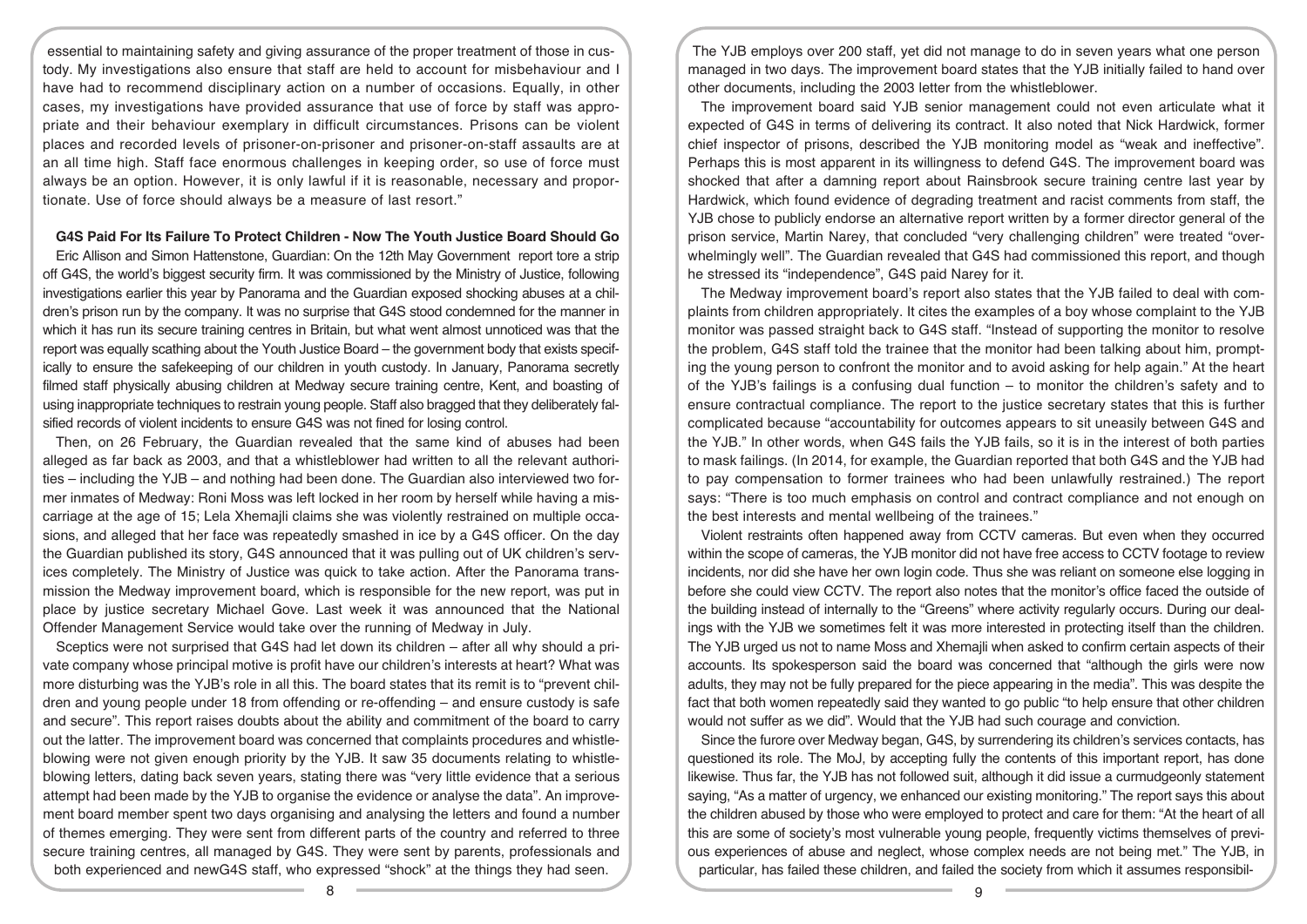# ity in loco parentis. And it appears to be unrepentant. It should be disbanded, now. **Why Our Colonialist Past Continues to Taint Our Justice System**

Greg Powell, Justice Gap: Many defence lawyers will recognise some of these names: Lindiwe Mutede, Liliane Makuwa, Alica Chiwanga, Wendy Chengetayi, Margaret Boateng, Rosiene Carneiro, Paris Osato, Rita Nenartoniene, Jacinta Kinbunyi, Valerie Ovieriakhi, Ruth Abumhere, Cynthia Acheampong. Ten years of cases reviewed in the Court of Appeal (2005- 2015), a line of jurisprudence concerning cases of forged and false identity documents and the necessity for immediate custody. The over representation of women and men who are not white in the Criminal Justice System (CJS) has a substantial history. Some general issues are well documented. Each year it is estimated 18,000 children are separated from their mothers who enter custody. The average cost of prison per person is £56,415 a year; 9,051 women entered prison in 2014; 58% serve six months or less; 12% are foreign nationals, of whom a third are in prison for drug offences; 81% of all women prisoners have committed non-violent offences. It is an expensive system and rehabilitation for 'persistent' offenders is ineffective.

Multi-factorial explanations of 'offending' behaviour include poor education, mental and other health issues, drug use, employment and educational outcomes, a history of local authority 'care', housing, low income and class. There is eloquent work on passive and active social exclusion particularly around 'identity' and gang culture. Gus John says that the way people relate to themselves and to the world some '200 years after the abolition of slavery [is] totally bound up with our colonial past'. Sometimes there are riots or a murder that give rise to public inquiries and the conclusion that there is a pervasive institutional racism within policing and the CJS. Lord Scarman (1981) on the problems underlying the Brixton riots summarised by Ruth Chigwada-Bailey as: 'intense social deprivation, a history of unlawful policing, racially prejudiced police conduct'; and Macpherson (1999) following the murder of Stephen Lawrence: 'unwitting prejudice, ignorance, thoughtlessness and racist stereotyping which disadvantage ethnic minority people'. Meanwhile the population of judges in the CJS and the overwhelming majority of its personnel remain also overwhelmingly white, male and frequently privileged (private education and family wealth).

There is also that context highlighted by Gus John, a devastating history of a colonialism that depended on military repression to organise slavery, indentured labour and the plunder of raw materials. The political repercussions of that vast tale of repression and arbitrary location of peoples and boundaries still frames so many lives. The repercussions of colonialism and individual tales within the CJS are intimately related. A quick survey of the countries of origin of Lindiwe, Liliane, Alice, Wendy and the others reveals, Zimbabwe, Nigeria, Brazil, the Democratic Republic of the Congo and Ghana. The colonial inheritance within the UK and the CJS is a lived experience, further mediated by institutional racism, and manifest in social issues, access to housing, health, education,employment and the struggle to be legitimate as a migrant .

And so to the jurisprudence. Our authorities begin with David Kolawole (2004) who appealed a 16-month sentence of imprisonment for possession of two forged passports. The refusal of his appeal set a new benchmark for custody. The Court of Appeal quickly established a demarcation between passports used to gain entry (with the spectre of terrorism prayed in aid), and the conduct of working mothers using passports and other forged documents to gain employment and open bank accounts (six months in custody became the norm). The rationale is that a false National Insurance document used to gain work (the latter itself a pecuniary benefit obtained by fraud), by defendants without immigration status, 'under-

mines immigration control'; the presence of such people 'undermines the good order of society', 'constitutes a threat', is 'detrimental', and 'ordinarily the sentence..(is)..immediate custody. ' One answer to the question why are black women over represented in custody is this particular line of authority. Is it rational or justifiable?

These Court of Appeal cases are overwhelmingly black women with children and their most common occupation carers or cleaners. Hard low paid work. The way these broken threads of lives percolate through post-colonial history to become present in the imitation Gothic of the Royal Courts of Justice is hidden both by its complexity and a collective disregard. The costs of what are effectively three-month prison sentences (released after half sentence served) are absurd. The 'deterrence' of such sentences is unprovable and highly unlikely. This is because the immediate choices facing women in very difficult moments, to use a document to gain employment to support a family – or what? What are the choices: prostitution? surrendering children to care? homelessness? returning to even worse outcomes?

What is needed here is a re-evaluation. The welfare of children is totally disregarded in these authorities, despite the enormous amount of historical studies showing that separation from parents and in particular mothers has a devastating effect. The welfare of children so paramount in the family courts is completely disregarded in the criminal court. There are obvious alternatives. Community sentences, even suspended sentences at worst, and across the board a substantial investment in women's centres to support, rehabilitate and help reframe the lives of women who have come into contact with the CJS. The rationale that choices made by marginalised women 'undermine good order', is a chimera. It is a reflex that bears no relationship to the reality of the defendants but is rather a reaction to the politics surrounding the migration of poor working class people. Reality, proportionality and even economic sense should lead to very different outcomes and the overrepresentation of black women in the CJS in this instance at least ameliorated.

**All This Talk of Reform Prisons is a Tragic Distraction** *Richard Garside, Justice Gap* The Ministry of Justice had hoped 'that prison safety would stabilise', the Conservative Chair of the Committee Bob Neill, said. 'In reality it has deteriorated further and continues to do so. This is a matter of great concern and improvement is urgently needed… This cannot wait'. So there is more than enough for Michael Gove to do to sort out the system-wide problems in prison. Which is why today's 18/05/2016, announcement of six 'reform prisons' is such a tragic distraction from the big challenges of prison reform. The proposition that reform-minded prison governors should have greater autonomy from what can be experienced as a stifling head office bureaucracy has a superficial appeal. But behind this lurks a multitude of problems.

The six reform prisons amount to a mere five percent of the current total of 121 prisons. If the reform prisons are successful on their own terms, the result will be half a dozen oases of progress, lost in a desert of deeply dysfunctional institutions. The reform prisons proposal is by no stretch of the imagination a serious response to the deep problems affecting the prison system. It is an eye-catching, small-scale experiment that will form the backdrop for shiny ministerial photo-opportunities while doing nothing to address the underlying malaise. That said, every effort will be made to drive through the reform prison model, at the expense of the wider estate. As today's press release makes clear, the planned nine new-build prisons will also operate on a reform prison model. The reform prisons are therefore something of a 'proof of concept' experiment, and the shape of things to come across the prison estate.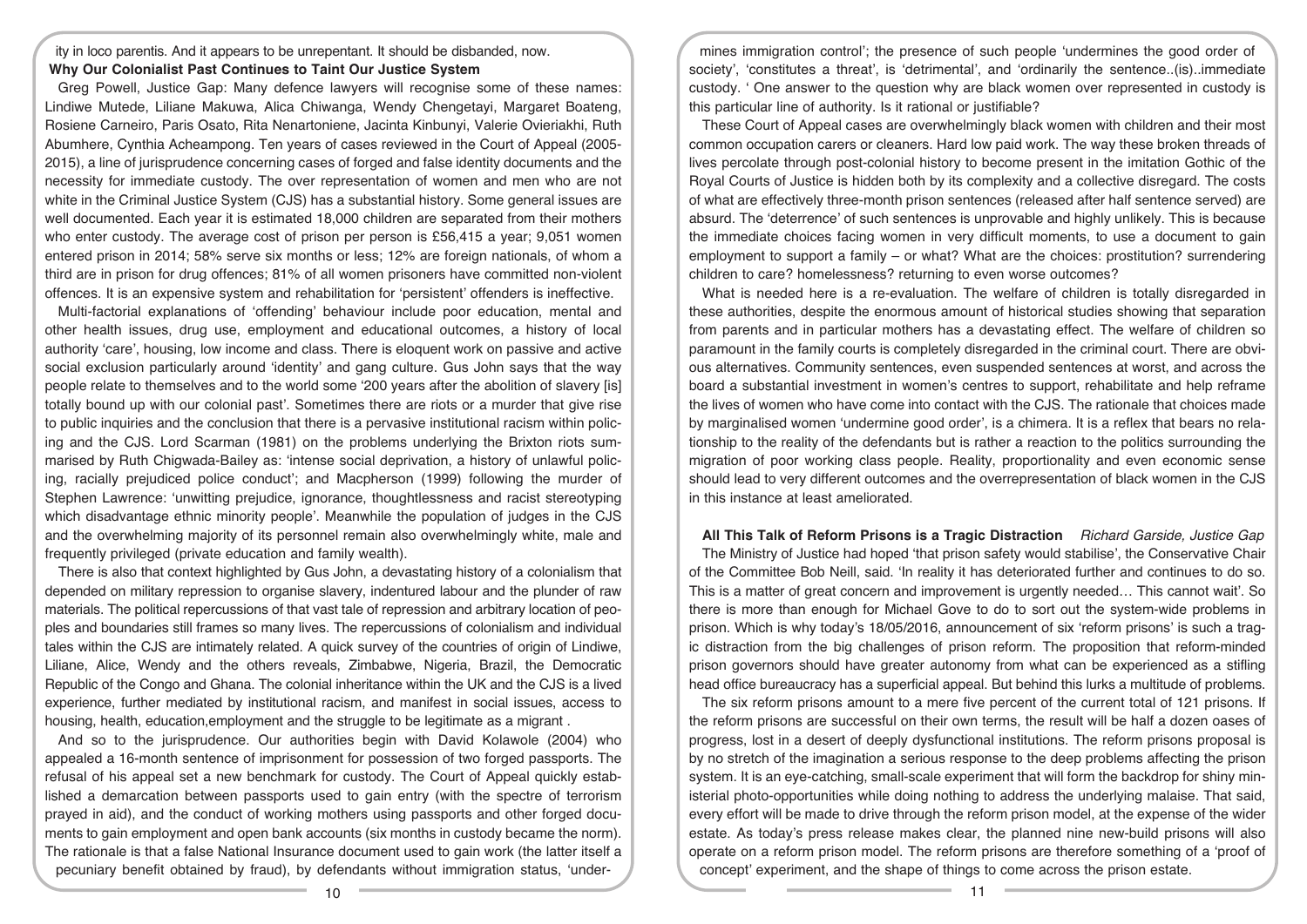The proposals for greater governor autonomy also raise major questions. Consider this, from today's press release:'These prisons will give unprecedented freedoms to prison governors, including financial and legal freedoms, such as how the prison budget is spent and whether to opt-out of national contracts; and operational freedoms over education, the prison regime, family visits, and partnerships to provide prison work and rehabilitation services.' What does it mean for a governor to have 'operational freedoms' over education, or over family visits? Will it be Ipads and advanced IT skills training, or rote learning and spelling tests? Will it lead to greater family contact, less contact, or 'innovative' approaches that replace human contact with a video conference? Innovation and greater discretion at an individual institution level, in the absence of national standards and a coherent, estate-wide approach, can easily collapse into the merely idiosyncratic.

Reform prisons, the press release states, will also be established as 'independent legal entities with the power to enter into contracts; generate and retain income; and establish their own boards'. The idea that prisons should be income-generating entities is hardly a new one. Private prisons have for some years been part of the prison system. But the implication that reform prisons should operate as competitive, risk-taking outfits, pursuing exciting business opportunities to make up for a shortfall in cental government funding is profoundly wrongheaded.

What should the basis of a coherent programme of prison reform? First, and of critical importance, we need a sustained effort to reduce the currently high prison population. This was a point made only last week by Bob Neill, the former Justice Secretary Ken Clarke, and the former Chief Inspector of Prisons, Lord Ramsbotham. Indeed, Bob Neill told the BBC that 'we should be looking to start reducing the prison population straight away'. Michael Gove has recently emphasised that the government does not intend to use an 'artificial target' to manage down the prison population. We should be clear that the population has been artificially managed up, over a number of years, by successive administrations. The level of imprisonment in this, and any other country, is in good part a political choice. If we imprisoned today at the rate we imprisoned in the mid-1980s, when Mrs Thatcher was in Downing Street, there would be at least 30,000 fewer people in prison.

The prison system also badly needs institutional stability and action to ground prison regimes in decency and respect: for staff, prisoners, families and visitors. The awful recent case of Shalane Blackwood, who died in prison last year from a burst duodenal ulcer, following neglect by prison staff, is just one example of how far the prison system is from this goal. So there is much to do on prison reform, to deliver a legacy that any Justice Minister could rightly be proud of. It would also be a hard job to pull off, and a politically controversial programme of reform. The Prime Minister and current Justice Secretary no doubt understand this well. Which is perhaps why they prefer to play at being prison reformers, rather than doing the hard work involved in being prison reformers.

# **HMP Nottingham – Still Not Safe, Despite Some Progress Made**

There was still too much serious violence and disorder at HMP Nottingham despite staff working hard to address this, said Peter Clarke, Chief Inspector of Prisons. A he published the report of an announced inspection of the local prison. HMP Nottingham holds just over 1,000 adult and young adult male prisoners. It was constructed in the 19th century but largely rebuilt between 2008 and 2010. It holds a range of prisoners, including those remanded by the courts, newly sentenced prisoners and prisoners nearing release. At its last inspection in 2014, inspectors were particularly concerned that levels of violence were far too high.

This more recent inspection was announced in advance to give prison leaders time to focus on addressing these concerns. This inspection found that the prison still faced many significant challenges, but while much work still needed to be done, managers and staff were working very hard to address areas of concern. Progress had been made in all four healthy prison areas: safety, respect, purposeful activity and resettlement, although this was not sufficient in every case to change the assessments inspectors gave.

Inspectors were concerned to find that: • 18 recommendations from the last inspections had not been achieved and 23 only partly achieved. • there was still too much serious violence and disorder despite real efforts made to address it; • high levels of force were used and, while governance of this had improved, some serious allegations about staff were not being taken seriously enough; • levels of vulnerability, in particular men with mental health problems, were higher than many similar prisons; • some men with complex combinations of vulnerability and problematic behaviour were being held in the segregation unit, which was inappropriate;  $\cdot$  some wing-based staff remained distant and somewhat dismissive of the men in their care; and  $\cdot$  offender management oversight arrangements needed to improve and some re-categorisation decisions were being wrongly made without appropriate risk assessments. • Inspectors made 48 recommendations

Peter Clarke said: "We were far more optimistic than when we last inspected in 2014. The decline in standards had been arrested, the culture within the prison had improved, and there was a real sense that the leadership of the prison had a grip on what needed to be done. The plans in place to make the prison safer and more decent were credible. However, much of the very real progress that had been made was fragile and a great deal of work was still needed to consolidate the position. There is no doubt that this prison has suffered from a lack of continuity and consistency in its leadership. At the time of this inspection there had been five governors in the space of four years. The current governor has grasped some difficult issues and laid some good if inevitably fragile foundations. However, our understanding is that he too will shortly move to another prison. For the future, every effort should be made to stabilise the leadership of this challenging prison."

#### **Michael Gove, Talking Bollocks - Governing Governors' Forum.**

Good morning, and thank you very much for that kind introduction. It is a great pleasure to be here today among so many motivated and dedicated governors at a time of exciting changes – and challenges - for the prison service. Looking around the room, I see a good number of familiar faces from my many prison visits and discussions. These have taught me so much about the scale of those challenges that you deal with every day.

*Dare to be different* - One of your number, Russell Trent - the governor of the new HMP Berwyn in north Wales - was on holiday recently when some of his plans for the prison suddenly attracted a wave of criticism. In his desire to boost rehabilitation he had spoken of wanting to create a prison atmosphere that was as close to 'normality' – to life on the outside - as possible. He had explained that when Berwyn opened, the 'men' – not 'prisoners' – would be held in 'rooms' rather than 'cells'. The men would have telephones in their rooms so they could ring their families and say goodnight. Prison officers would knock on the doors of those rooms before entering, as a basic courtesy. These cheap and simple measures, Russ pointed out, would make HMP Berwyn a decent place that would facilitate rehabilitation, and that could only be a good thing because keeping offenders from re-offending makes us all safer. As a former Royal Marine, Russ Trent is not one to shrink from 'incoming'. Even so, he did wonder how much trouble he would be in on his return from holiday. The answer, I'm glad to say, was none.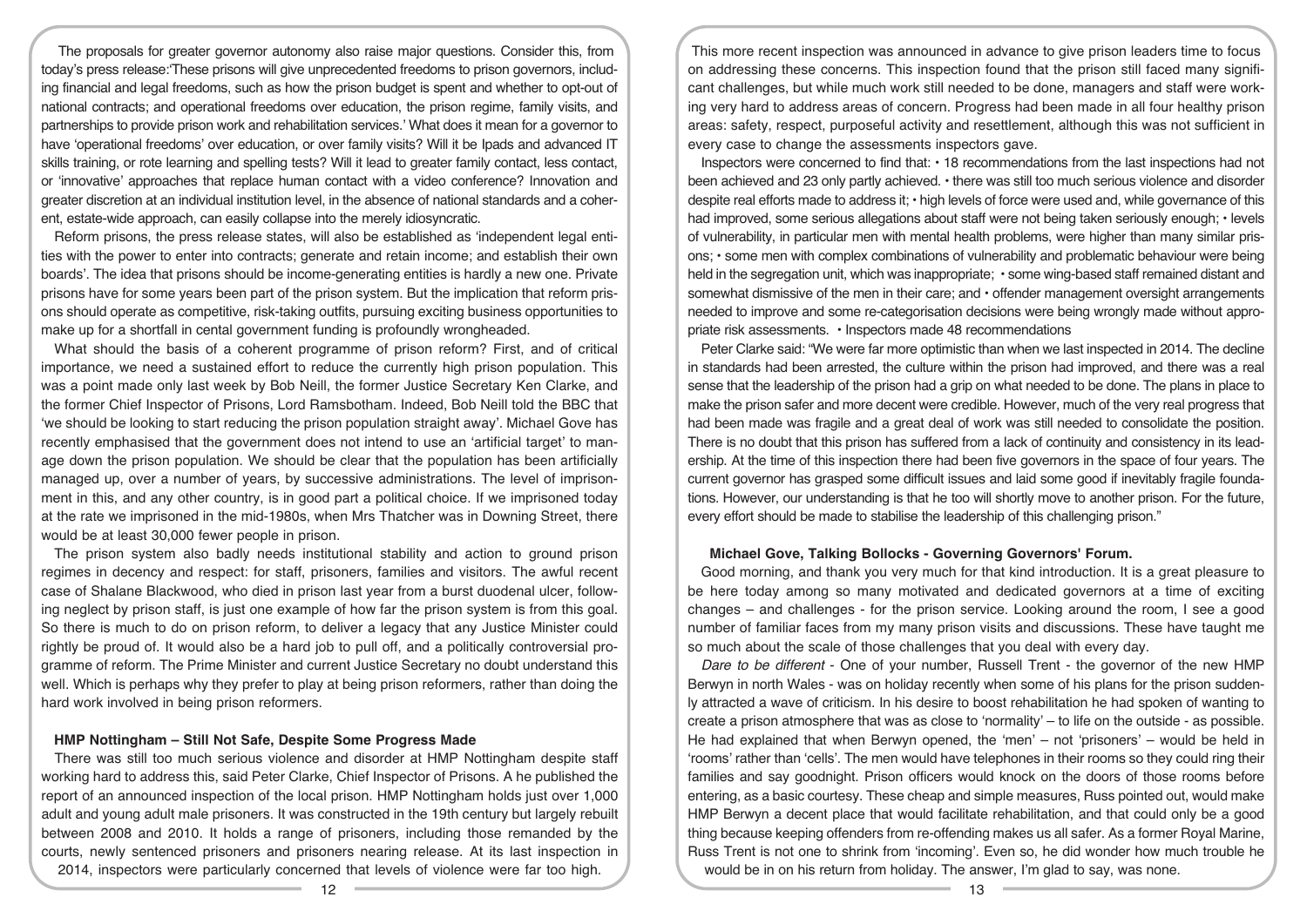*Quite the opposite.* When it comes to governing prisons, Russ's instincts are absolutely right. Because the principal purpose of prison is rehabilitation. We want individuals who leave prison to be changed characters - to be redeemed, to have rejected violence as a way of settling disputes, to have overcome the impulsiveness, weakness and lack of self-respect which drew them into crime in the first place, to have become assets contributing to society rather than liabilities who bring only costs. And we don't make it easier to rehabilitate individuals back into society if, during their time in custody, they live in squalid conditions, face daily indignities and don't have the chance to form relationships based on mutual respect.

But in order to make prisons work we need to allow Governors to govern. At the moment you are held back - by too many rules, too much bureaucracy and, to be frank, the fear that if something goes wrong - or even worse - gets in the papers - then that's it - career over. So I have one essential message that I want to get across today. I am behind you; Michael Spurr is behind you - in your desire to lead your prisons, not just manage them. We want you to dare to be different - to exercise as much autonomy as possible - to be guided by moral purpose not manuals and rulebooks - in your mission to change lives for good.

*If we want safer streets, we must first have safer prisons.* If we give you - the people in this room - more freedom and support then I believe we can make all our prisons much more effective at rehabilitation. And that will serve the highest purpose of all - making our society safer, more secure and more civilized. When nearly half of those in prison go on to re-offend, we cannot say our criminal justice system is working. Only by changing how prisoners behave when they're in our care - can we contribute effectively to public safety. But before we can do the necessary work of rehabilitation which will make our streets safer, we must first ensure that our prisons are made safer. Only when they are places of calm stability and order can we make the difference we need to.

I have nothing but admiration for those who work in our prisons: officers, teachers, chaplains, governors – all those who devote themselves to caring for offenders are, I believe, doing genuinely noble work. Work for which they don't get nearly enough recognition, praise and thanks. So nothing I am about to say is intended as criticism of those who work so hard in our prisons to keep society safer. Indeed I hope many prison officers - and those who work alongside them - will welcome a candid acknowledgement of just how difficult and dangerous conditions now are in our prisons. The most recent figures for deaths in custody and violence in prisons are terrible. There's no point trying to minimise, excuse or divert attention away from the increasing problems we face. One hundred self-inflicted deaths in custody, up from 79; assaults on staff up by36 per cent to 4,963; an increase of 25 per cent in incidents of self-harm.

I am grateful to the outgoing Chief Inspector of Prisons, Nick Hardwick, and his successor, Peter Clarke, for their unsparing focus on the problems we face. Nick drew attention to the accelerating increase in serious assaults in his annual report last July. Since then, report after report, while often praising the hard work and dedication of officers, has reinforced the scale of the challenges. Peter's report into Wormwood Scrubs published earlier this year - in which he condemned the institution as rat-infested, over-crowded and nowhere near safe enough was particularly chastening. I was painfully reminded of just how far we have to go when I heard of the assaults inflicted on a male and female prison officer at the Scrubs just this weekend. These incidents weigh on my conscience. Our prisons need a radical programme of reform which will take several years to implement before they can make the positive difference I know you are all capable of delivering, but what prisons need now, most of all, is rapid

action to enhance staff safety and improve prison security.

We have taken some significant steps already. We have recruited 2,830 prison officers since January 2015, a net increase of 530. We are trialling the use of body-worn cameras; our tough new law on psychoactive substances comes into force at the end of this month – including sentences of up to two years for their possession in prison - and we are strengthening the case management of individuals at risk of harming others. The Violence Reduction Project is giving us a better understanding of the causes and characteristics of violence. A new project on suicide and self-harm will give extra support to vulnerable prisoners. But we need to do much more. I will be giving further details in the weeks ahead about other urgent steps we are taking to improve safety across the estate. I am - personally - delighted that work to enhance security in all our prisons is now being led by a new director - the superbly talented and experienced former Governor Claudia Sturt. She will be given the resources and support she needs to make a positive difference for good. And I want to work closely with her - and with all prison staff and their representative bodies - to make the changes we need.

Governors at the heart of change: Claudia's appointment embodies one of the central elements of our reform programme - putting Governors at the heart of driving change. The lesson of other public service reforms is that empowering managers at the frontline by giving them greater autonomy generates innovation. Proper accountability and scrutiny then identify which institutions and which innovations are driving the biggest improvements, so others can emulate them. From July 1, four trailblazing governors will be appointed to run prisons with the maximum possible level of autonomy under current legislation. But while these early adopters will have huge scope to innovate, every governor will be granted greater autonomy and expected to use new freedoms to improve rehabilitation.

In particular, I want to see prisoners spend much more time engaged in the sort of purposeful activity which prepares them for life on the outside - pursuing worthwhile educational qualifications, or working in an environment that will help them get a satisfying job on release. Not only are these goods in themselves, it's also manifestly the case that the more prisoners are engaged in activities which occupy their hands and minds, the more they see a link between their daily routine and a chance to succeed on the outside, the more they are given hope that by their own actions they can secure a better future - the less likely they are to feel frustrated, angry and un-cooperative. The more purpose there is in every prisoner's day, the more likely their prison is to be an ordered, safe and successful environment.

The review of prison education by the inspirational academy head teacher Dame Sally Coates will be published shortly. I mustn't pre-empt its full range of recommendations. But as the Prime Minister has already said, Sally will argue that governors should be given direct control of education budgets. It's a big change. But radical change is needed. The current level of education provision in prisons is frankly inadequate. While there are some inspirational teachers, quality overall is far too low. That's partly because the present system means that just four further education providers serve all prisons in England with an often unrewarding diet of lowlevel qualifications which do not open career doors. It's no good for prisoners - or society - if their experience of education is banal material tediously delivered which has little or no relevance to securing any sort of satisfying job. Education needs to give prisoners skills that will enable them to lead socially constructive and economically valuable lives. It should also provide prisoners with the chance to grow culturally and morally - to develop new interests and strengthen character. Critically, education should also help prisoners to acquire the social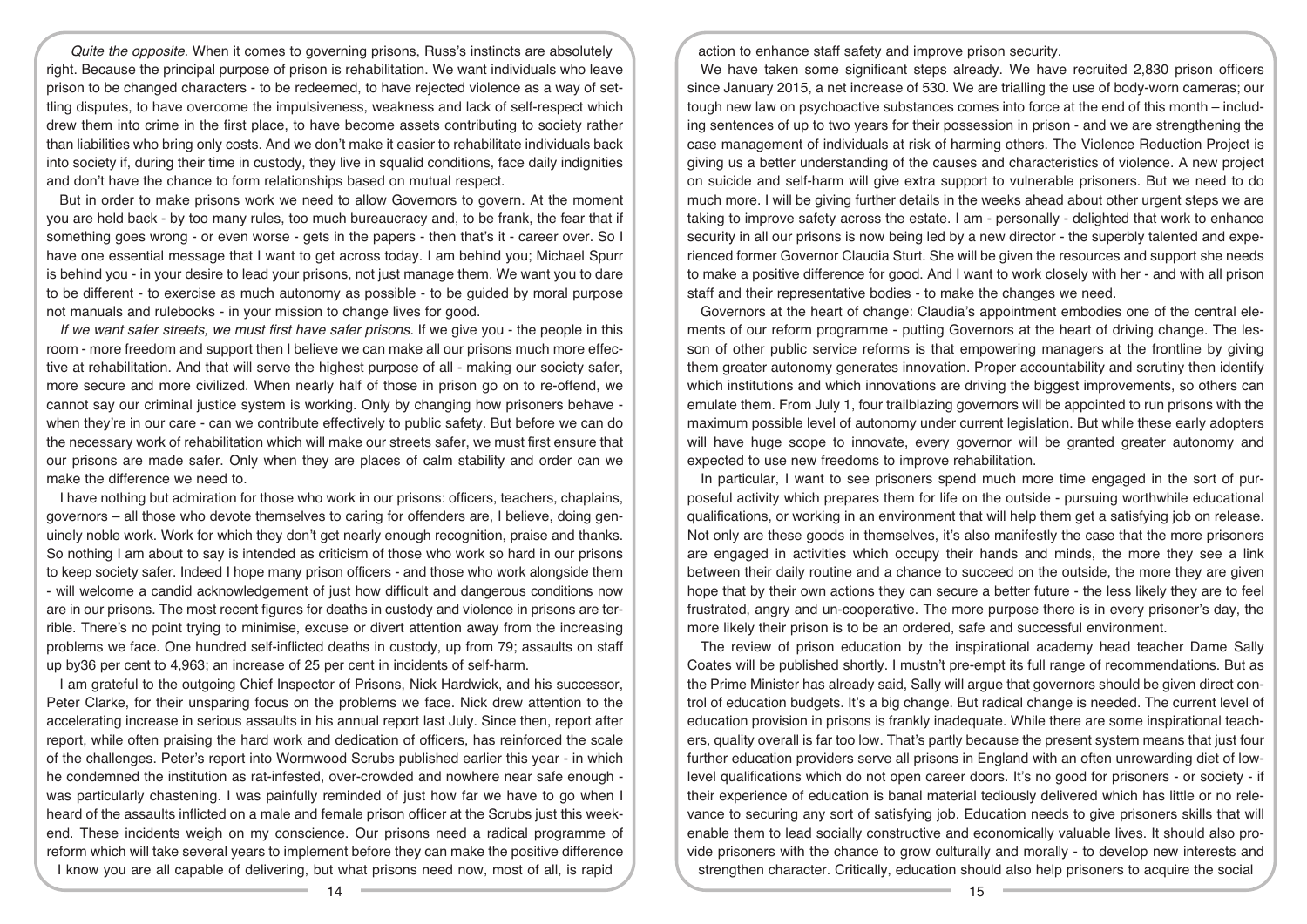skills and virtues which will make them better fathers, better husbands and better brothers. Ensuring that prisoners can re-integrate into family life and maintain positive relationships is crucial to effective rehabilitation. Families are one of our most effective crime-fighting institutions. And we should strengthen them at every turn. Under our reform plans, individual Governors will be able to demand that their current education provider radically improves - and if not, they can take their custom elsewhere. Governors will be held to account for educational outcomes and celebrated for the value they add - providing an additional incentive and reward for getting more prisoners to acquire meaningful qualifications.

Critical to our reform programme, however, is providing not just the right incentives to empower managers who want to support rehabilitation but also providing the right incentives for offenders themselves to engage in rehabilitative activity. That means giving Governors more control over how incentives are shaped for, and privileges granted to, the offenders in their care. Prisoners need to be able to see a direct link every day between engaging in purposeful activity and living in a more civilised environment.

We also need to review the position of prisoners who have received Imprisonment for Public Protection (IPP) Sentences. We must not compromise public safety but there are a significant number of IPP prisoners who are still in jail after having served their full tariff who need to be given hope that they can contribute positively to society in the future. We also need to enable Governors to release more prisoners on temporary licence. It can only enhance public safety if prisoners can gain experience of work and life on the outside prior to full release, learning how to conduct themselves properly and contribute effectively so they can integrate successfully back into society.

*Giving prisoners incentives to change:* Let me turn first to the Incentives and Earned Privileges (IEP) scheme. My colleague Andrew Selous has been consulting widely among governors, staff and others - to assess how well the current system is working. The answer - not very. The widespread view is that IEP does not do enough to encourage good behaviour, or contribute to rehabilitation. It is seen as bureaucratic and punitive, offering little difference between standard and enhanced levels. We propose to reform the system - giving Governors far greater autonomy to shape incentives and privileges in a way they consider right for their institution. We think there, of course, need to be minimum standards of decency and it's probably right to have a core framework around which individual approaches can be built. It seems sensible to have national standards on the number of privilege levels, the process governing reviews and appeals, and the transfer of privilege levels after a prison move. But while we need to respect the fact that prisons operate as part of an integrated system we must also recognise that prisons work best when leaders lead. It must be right that the man or woman in charge of any institution should be able to reward the behaviour that makes their institution work well in the way they think best. Or else what does leadership mean?

I was very struck by how effective autonomy over granting privileges can be when I visited the prison Nick Hardwick most admires in this country - the Military Corrective Training Centre (MCTC) in Colchester, Britain's custodial facility for men in the Armed Forces. The Commanding Officer there - the leader of the institution - has huge flexibility over how he grants privileges and additional freedoms to prisoners. Enthusiastic commitment to work and education secures the rapid accumulation of additional benefits. That not only contributes to an atmosphere of order and purpose, it helps accelerate the offender's journey back into the mainstream. Of course, the MCTC caters for a very specific type of offender but the prin-

ciples behind the CO's approach are clearly applicable in almost any prison - as Nick Hardwick was right to point out in his report of March last year. 'The MCTC,' he noted, 'holds some complex and challenging detainees and there is much they do from which the civilian system could learn.' We want to learn from that, and will consult with governors over how changes to IEP will work in practise.

The next area I want to touch on briefly is the future for IPP prisoners. I was struck, like many others, by the candid admission from the former Home Secretary David Blunkett last month that these sentences had developed in a way he had never envisaged. I sympathise with his position. And in helping to resolve this issue I am grateful to be able to turn once more to Nick Hardwick - in his new role as Chairman of the Parole Board. There will always be some prisoners whose behaviour and attitudes render them a continuing danger to the public and who need to remain in custody for a significant time. But there are also - clearly - some prisoners who have served their tariff, who want to prove they are ready to contribute to society and who have been frustrated by failures in the way sentence plans have worked and bureaucracy in the parole system. I'm pleased work is already being done inside prisons to reinvigorate sentence plans in complex cases, leading to prisoners being released at an appropriate point. But more still needs to be done - and I have asked Nick to help develop an improved approach to handling IPP prisoners which keeps inside those who pose real risks to the public but gives hope and a reason to engage in rehabilitative activity to the majority.

Which brings me to the third area of change I wanted to touch on today - the use of Release on Temporary Licence (ROTL) to reintegrate offenders into society. Properly used, ROTL can do a huge amount to improve a prisoner's chances of finding a long-term job. ROTL removes the 'cliff edge' between custody and liberty, and enables prisoners to adjust to the expectations and demands of society. Allowing a prisoner out on temporary release is not a soft option - it is a preparation for the hard choices that life on the outside demands. ROTL requires prisoners to commit to proper work, the discipline of new routines and respect for new boundaries set by others. ROTL doesn't just help prisoners prepare for employment. It also helps prisoners strengthen the family ties which are crucial to rehabilitation.

Mothers can develop stronger relationships with their children; husbands can demonstrate they are ready to behave with greater consideration and regard for others. We know that the three most powerful factors helping to keep ex-offenders from re-offending are a good job, strong family ties and a stable place to live - ROTL makes all of them easier to achieve. The structure of ROTL was always reformist - it put power in the hands of individual governors. It was for you to decide – when you were confident that an offender's risk to others was diminishing – to give them the chance to grow into their imminent freedom. ROTL has made useful citizens - social assets - out of people who once generated only pain, injury and trouble.

Offenders have completed plumbing and heating qualifications under ROTL and now unblock U-bends for a living. We have turned out gym instructors, barbers, chefs, landscape gardeners, builders – even locksmiths and a Parliamentary researcher. The system, of course, is not infallible. Mistakes in the past led to an understandable tightening-up of the rules. When individuals abuse freedoms, regimes will be tightened. But ultimately, public safety is better served by allowing prisoners to develop the skills and characteristics they need to succeed on the outside through extensive use of ROTL than it is by keeping too many prisoners inside and then releasing them ill-prepared and unready for life outside - more likely than ever to go back to a life of crime. The number of prisoners to benefit from ROTL has fallen by 40 per cent since 2013. So I think now is the time for a change. After careful consideration, we have decid-